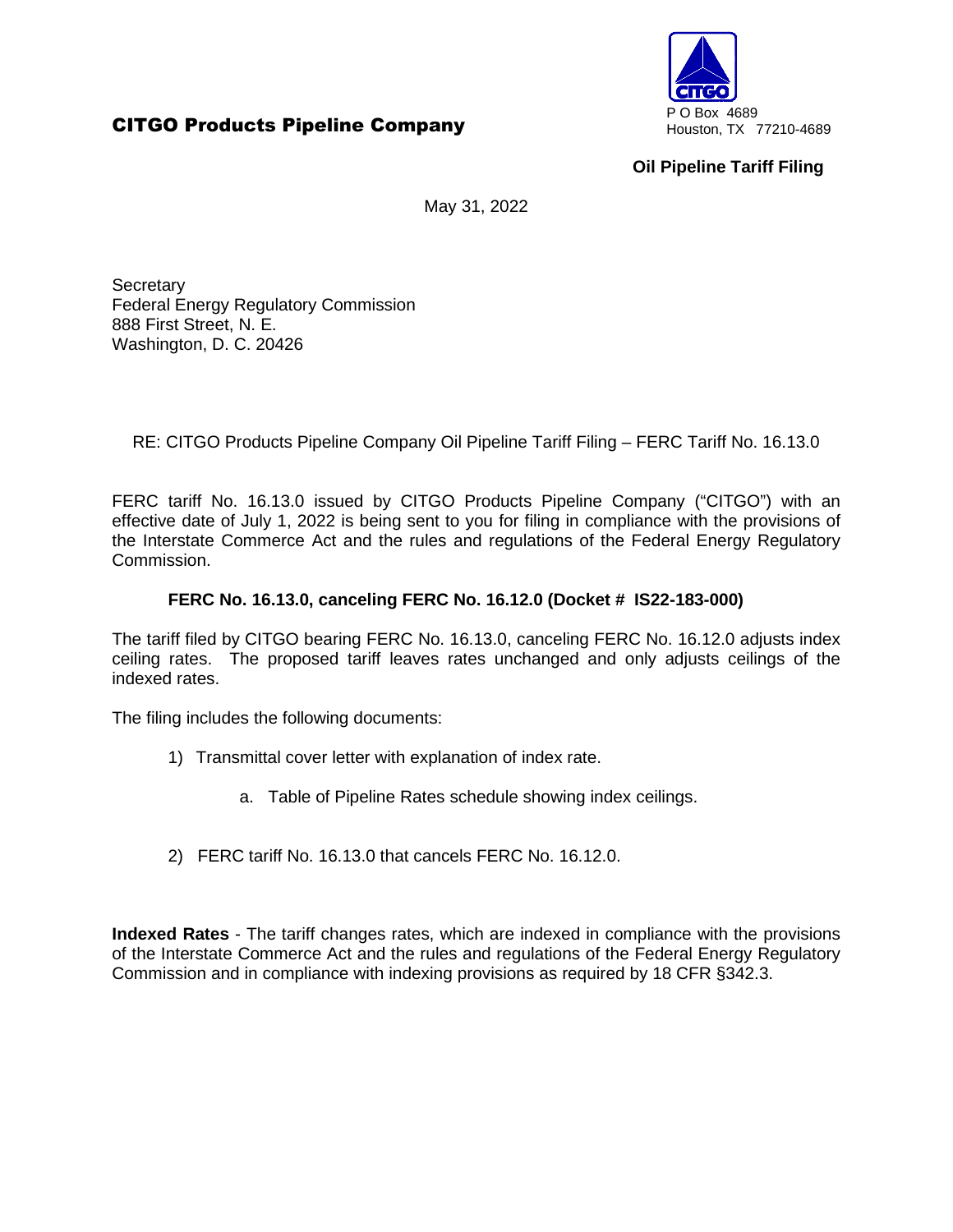#### **FERC No 16.13.0 Transmittal Letter Page 2**

**Rules and Regulations** – There are no changes in the Rules and Regulations.

CITGO requests that any protest of the tariff filing be sent, at the same time of filing with FERC, to the undersigned at the contact information below and to CITGO's Legal Department by fax at (832) 486-1817 and email to hchasta@citgo.com.

\_\_\_\_\_\_\_\_\_\_\_\_\_\_\_\_\_\_\_\_\_\_\_\_\_\_\_\_\_\_\_\_\_\_\_\_\_\_\_\_\_\_\_\_\_\_\_\_\_\_\_\_\_\_\_\_\_\_\_\_\_\_\_\_\_\_\_\_

I hereby certify I have on or before this day sent one copy of the publication listed hereon to each subscriber thereto by first class mail, electronic mail or by other means of transmission agreed upon in writing by the subscriber.

If you have any questions, please contact me at **scrosto@citgo.com** or (832) 486-4720 (Business Phone) or 281-684-9213 (Cell).

Sincerely,

.

CITGO Products Pipeline Company

Scott M. Croston Business Development Manager PO Box 4689 Houston, TX 77210 Email: scrosto@citgo.com